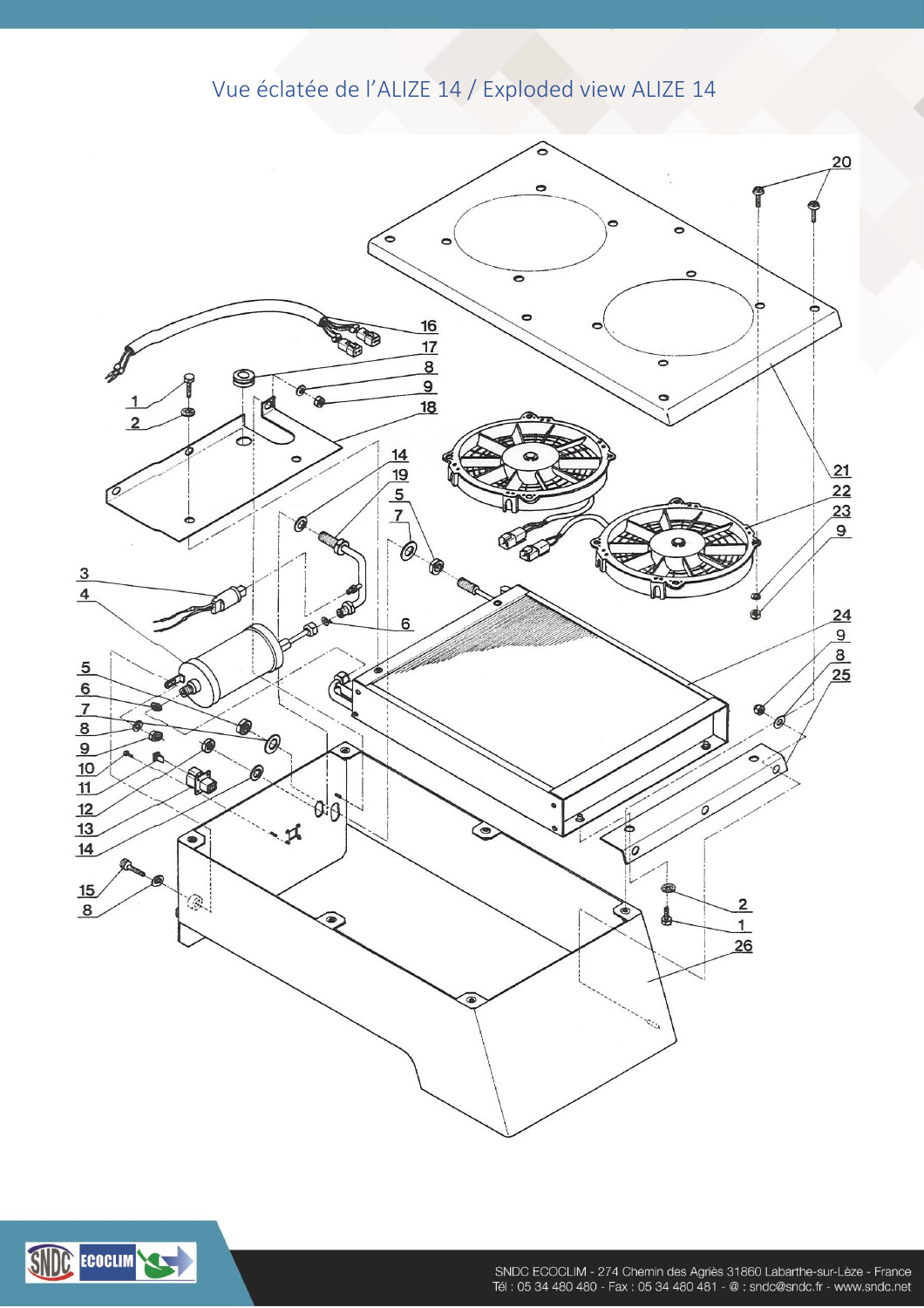| Repère         | 340A01<br>340A81 | Désignation                                                            | Qté            |
|----------------|------------------|------------------------------------------------------------------------|----------------|
| $\mathbf{1}$   | 620A42           | Vis h.M6-16 inox<br>Screw M6-16                                        | $\overline{4}$ |
| $\overline{2}$ | 640A03           | Rdle contact M6 x 18. ac. bi.<br>Washer M6X18                          | 4              |
| 3              | 264A05           | Pressostat HP cond. poclain serie 2.1<br>Pressure switch               | 1              |
| 4              | 225A13           | Deshy alfa 164<br>Receiver dryer filter                                | 1              |
| 5              | 660A19           | Ecrou de passe cloison M8<br>Washer M8                                 | $\overline{2}$ |
| 6              | 280A32           | Joint oring M6<br>Gasket M6                                            | $\overline{2}$ |
| $\overline{7}$ | 650A17           | Rdle plate M20 inox<br>Washer M20                                      | $\overline{2}$ |
| 8              | 650A14           | Rdle plate M6 x 18 x 1.5 inox<br>Washer M6                             | $\overline{7}$ |
| 9              | 670A04           | Ecrou frein h.M6 inox<br>Nut M6                                        | 15             |
| 10             | 620A41           | Vis cbl z. M4-10 inox<br>Screw CBL M4-10                               | 4              |
| 11             | 270A54           | Cale male 4 voies connecteur deutsch<br>4 ways Deutsch connector block | $\mathbf{1}$   |
| 12             | 660A20           | Ecrou de passe cloison M6 (h27)<br>Nut M6                              | $\mathbf{1}$   |
| 13             | 270A50           | Connecteur deutsch receptacle 4 voies<br>Deutsch connector 4 ways      | $\mathbf{1}$   |
| 14             | 650A16           | Rdle plate M16 inox<br>Washer M16                                      | $\overline{2}$ |
| 15             | 620A09           | Vis CHC.M6-20 inox<br>Screw CHC M6-20                                  |                |
| 16             | 274A10           | Faisceau condenseur<br><b>Eletrical harness</b>                        | $\mathbf{1}$   |